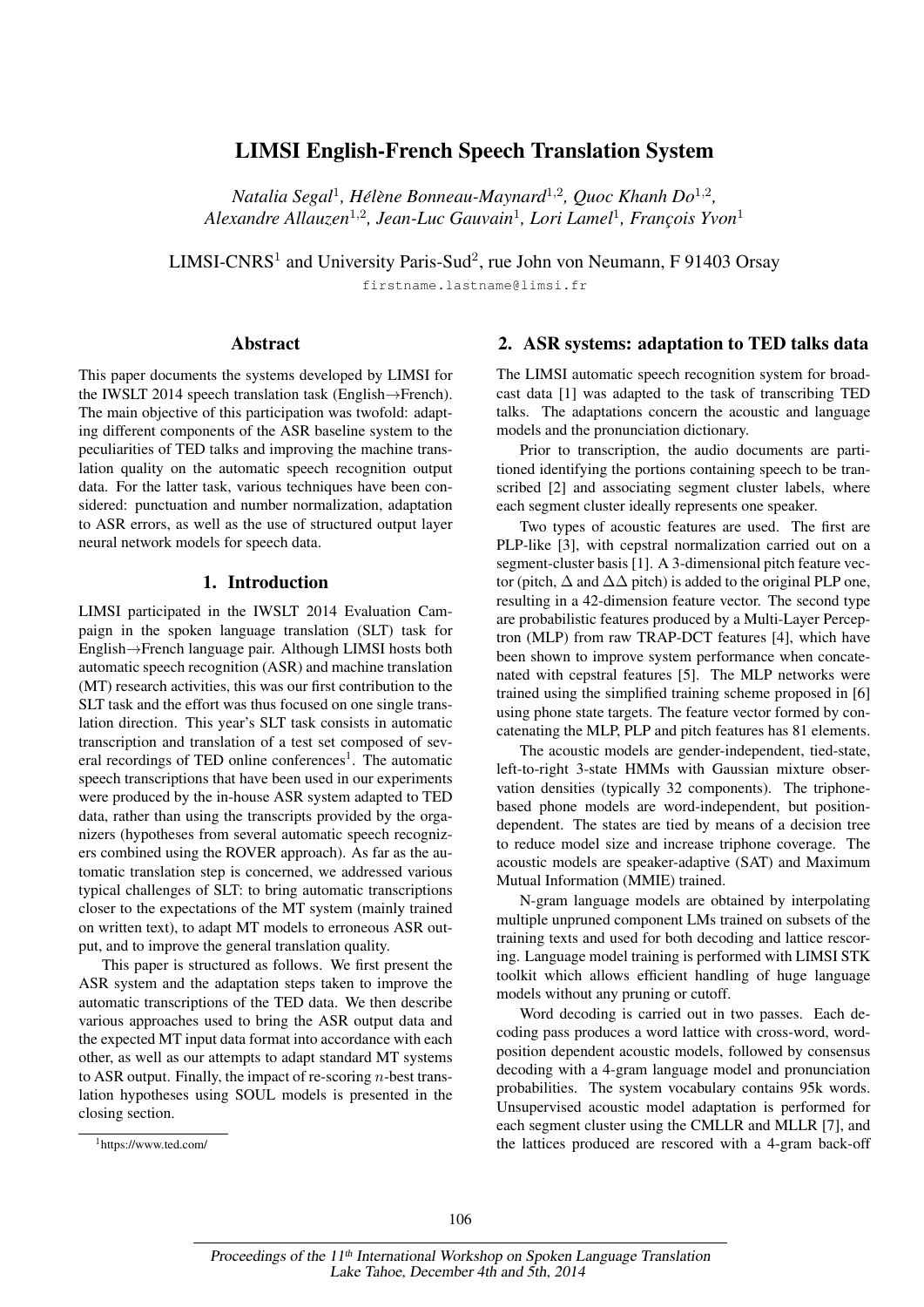| dataset | WER $(del., ins.)$ |
|---------|--------------------|
| dev2010 | 15.0(4.0, 3.5)     |
| tst2010 | 12.7(3.3, 2.7)     |

Table 1: Case-insensitive recognition results on the 2010 dev and tst data, scored using sclite.

LM. The first decoding pass is carried out with a modified version of our 2011 Quaero system for broadcast data in English [8, 9] in which a language model trained on the provided ASR texts including the IWSLT14 TED LM transcriptions (3.2M words) was interpolated with the baseline 78k-word language model. The first decoding pass is done in 1xRT. The acoustic models in the first pass were trained on the data distributed in Quaero as well as on data from other sources from previous European or national projects and from the LDC. All acoustic and other language model training data predate December 31, 2010. The Euronews data provided by the organizers was not used. The second pass decoding used the same interpolated language model with acoustic models trained only on 180 hours of transcribed TED talks predating December 31, 2010 to better target the TED data.

The case-insensitive recognition results on the 2010 dev and tst data are given in Table 1 scoring with the NIST sclite scoring using the provided stm and no glm.

# 3. MT systems: adaptation to speech data

## 3.1. Machine Translation with N-code

NCODE implements the bilingual  $n$ -gram approach to SMT [10, 11, 12] that is closely related to the standard phrase-based approach [13]. In this framework, the translation is divided into two steps. To translate a source sentence f into a target sentence e, the source sentence is first reordered according to a set of rewriting rules so as to reproduce the target word order. This generates a word lattice containing the most promising source permutations, which is then translated. Since the translation step is monotonic, the peculiarity of this approach is to rely on the  $n$ -gram assumption to decompose the joint probability of a sentence pair in a sequence of *bilingual* units called *tuples*.

The best translation is selected by maximizing a linear combination of feature functions using the following inference rule:

$$
\mathbf{e}^* = \underset{\mathbf{e}, \mathbf{a}}{\operatorname{argmax}} \sum_{k=1}^K \lambda_k f_k(\mathbf{f}, \mathbf{e}, \mathbf{a}), \tag{1}
$$

where K feature functions  $(f_k)$  are weighted by a set of coefficients  $(\lambda_k)$  and where a denotes the set of hidden variables corresponding to the reordering and segmentation of the source sentence. Along with the  $n$ -gram translation models and target n-gram language models, 13 conventional features are combined: 4 *lexicon models* similar to the ones

used in standard phrase-based systems; 6 *lexicalized reordering models* [14, 15] aimed at predicting the orientation of the next translation unit; a "weak" distance-based *distortion model*; and finally a *word-bonus model* and a *tuplebonus model* which compensate for the system preference for short translations. Features are estimated during the training phase. Training source sentences are first reordered so as to match the target word order by unfolding the word alignments [12]. Tuples are then extracted in such a way that a unique segmentation of the bilingual corpus is achieved [11] and n-gram translation models are then estimated over the training corpus composed of tuple sequences made of surface forms or POS tags. Reordering rules are automatically learned during the unfolding procedure and are built using part-of-speech (POS), rather than surface word forms, to increase their generalization power [12].

#### 3.2. MT baseline

This section describes the MT systems trained on written material that served as a benchmark for the succeeding experiments aiming at improving the translation quality for speech transcriptions.

All the parallel corpora used in our translation systems have been preprocessed to remove excessively long sentences as well as sentences with an important length difference between the source and the target. The common preprocessing also included tokenization using the in-house tool described in [16] and word alignments using MGIZA++ [17] and Moses's grow-diag-final-and heuristic for alignment symmetrization.

All the MT systems developed in this study make use of the N-code system described above for translation model training and for decoding. Since the N-code system uses factored models, the training corpora have been tagged with part-of-speech (POS) labels using TreeTagger [18]. The target language model used discriminative log-linear interpolation approach to combine the model trained on TED monolingual data provided by the organizers and the bigger LM trained on WMT data (SRILM [19] toolkit was used for both models).

Our baseline system only uses the training data provided by the IWSLT campaign organizers, composed exclusively of TED talks recordings: we were thus subsequently able to quickly experiment with various adaptation techniques as well as to measure the impact of including large, out-ofdomain, corpora.

We performed some additional cleaning on TED corpus, mostly related to extra textual information not present in the audio signal: removing speaker names or initials at the beginning of some lines, removing comments between square brackets and between parentheses, etc. Those notes are added by transcribers in order to facilitate the understanding of the text by human readers, but are useless and even confusing in the context of automatic speech translation.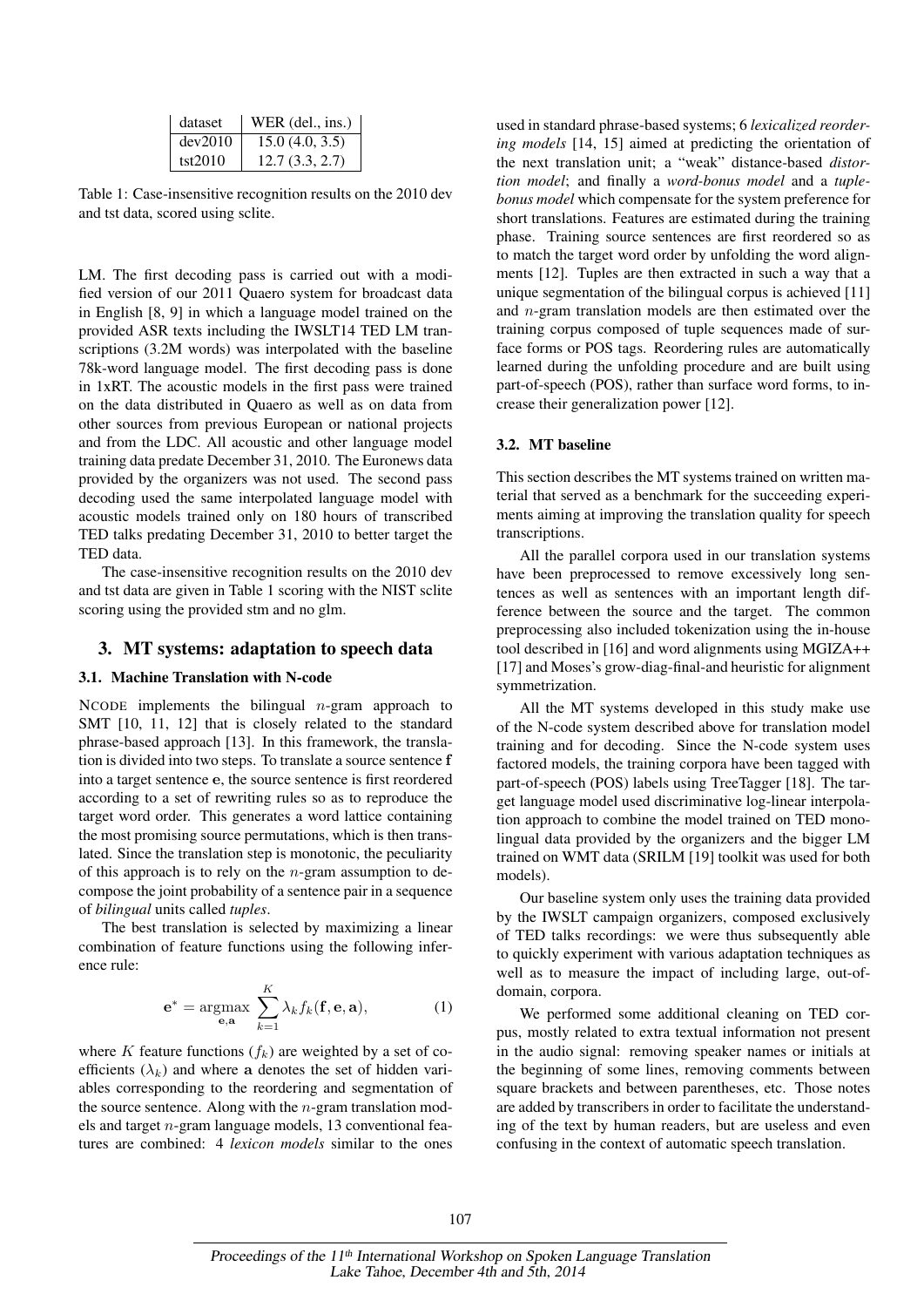### *3.2.1. Impact of the out-of-domain corpora*

We tried to improve the performance of the baseline system trained on in-domain data only, by adding various bilingual corpora from the WMT Evaluation Campaign [20]: News-Commentary (NC), Europarl (EPPS) and Gigaword filtered as in [21] (GIGA). All those models were tuned on the same manually transcribed development set (dev2010). As can be seen in Table 2, only the filtered Gigaword corpus actually helped improve the performance of the baseline system. In accordance with these results, we used only this corpus as the additional out-of-domain corpus for our final system.

Table 2: *Baseline MT experiments with written corpora.*

|                                              | <b>BLEU</b> |          |  |
|----------------------------------------------|-------------|----------|--|
| training corpora<br>TED<br>$TED + NC + EPPS$ | dev2010     | test2010 |  |
|                                              | 28.8        | 33.2     |  |
|                                              | 29.5        | 33.0     |  |
| $TED + NC + EPPS + GIGA$                     | 29.6        | 34.0     |  |
| TED + GIGA                                   | 29.7        | 34.4     |  |

For the sake of speeding up the experiments with the adaptation of the MT systems to the characteristics of the speech data, only the TED corpus was used for training those intermediate systems. Our final system, however, to which the SOUL re-scoring was applied, made use of both TED and the Gigaword data.

#### 3.3. Narrowing the gap between ASR and MT

An important source of MT quality deterioration on ASR output consists in various formatting differences between this output and the written corpora used for the training of the MT engine. One of the promising axes of improving the speech translation quality is therefore to reduce the gap between the ASR output and the source part of the parallel corpora. This goal can be achieved both by post-processing the speech recognition output before translation and by modifying the source part of the corpora used in MT training to make them more alike. In this work, we have experimented with two types of such processing: normalization of numbers and punctuation insertion. Other types of normalization might of cause be considered, such as the normalization of units of measurement, dates, acronyms etc.

#### *3.3.1. Normalization of numbers*

One inconsistency between the output of the ASR system and the expected input of the MT system is the fact that the speech recognition system produces the numbers spelled out, whereas MT systems are trained on written texts where numbers are usually written in digits. In both cases, the choice of the approach to number processing is optimal for the corresponding system: a fully spelled representation is closest to the pronunciation (big numbers may correspond to several pronounced words) and is thus convenient for ASR; digital

representation is best suited for MT since it is much easier to translate to the equivalent digital representation on the target side. For speech translation, however, the inconsistency in number representations is one obvious source of the translation quality's deterioration. To transform fully spelled numbers in the ASR output into digits, we used a rule-based algorithm provided by LIMSI's ASR system as part of the postprocessing to the main recognition system. It must be noted, however, that the numbers in written texts and the numbers produced via the above processing are not always the same. On the one hand, the automatically produced digital forms may contain errors, and on the other hand, human transcriptions are not always consistent and can choose either to spell out or not some of the numbers (*e.g. 1/3rd vs. one-third*). To bring ASR output as close as possible to the expectations of MT, we applied the number transformation to the source side of the TED corpus. In order to do this, we first converted all the digital numbers to text and then re-converted them to digits using the same algorithm as for the post-processed ASR output. A new MT system was then trained based on this corpus (norm).

To evaluate the impact of the number normalization on speech translation, we used the test set provided by the organizers (tst2010), for which we compared the translation performance on manual transcriptions to the performance on the automatic transcriptions produced by our baseline ASR system (WER=17%). Table 3 compares the performance of the baseline system to the performance of the system trained and tuned on normalized corpora. As expected, on the ASR output better results were obtained with normalization. However, the results on the manual transcriptions suffered a small degradation which is most probably due to to the errors produced by the normalization processing.

Table 3: *Experiments with number normalization.*

| training corpora | normalization | $BLEU$ (tst $2010$ ) |        |
|------------------|---------------|----------------------|--------|
|                  |               | auto                 | manual |
| TED              | no norm       | 20.5                 | 33.2   |
|                  | norm          | 21.0                 | 33.0   |

# *3.3.2. Punctuation*

Speech speech recognition systems do not generally produce punctuation as part of their output. The LIMSI ASR system makes it possible to add punctuation in a post-processing step, but it only includes very basic punctuation marks, such as commas and stop signs. The MT system, on the other hand, is expected to produce fully punctuated text as its output and is typically trained on punctuated sources. The performance on the manually transcribed test data, that does not contain any recognition errors, is nevertheless degraded dramatically if the punctuation is removed from the source side of the test (BLEU=25.5, as compared to BLEU=33.0 for the punctuated test, see Table 3).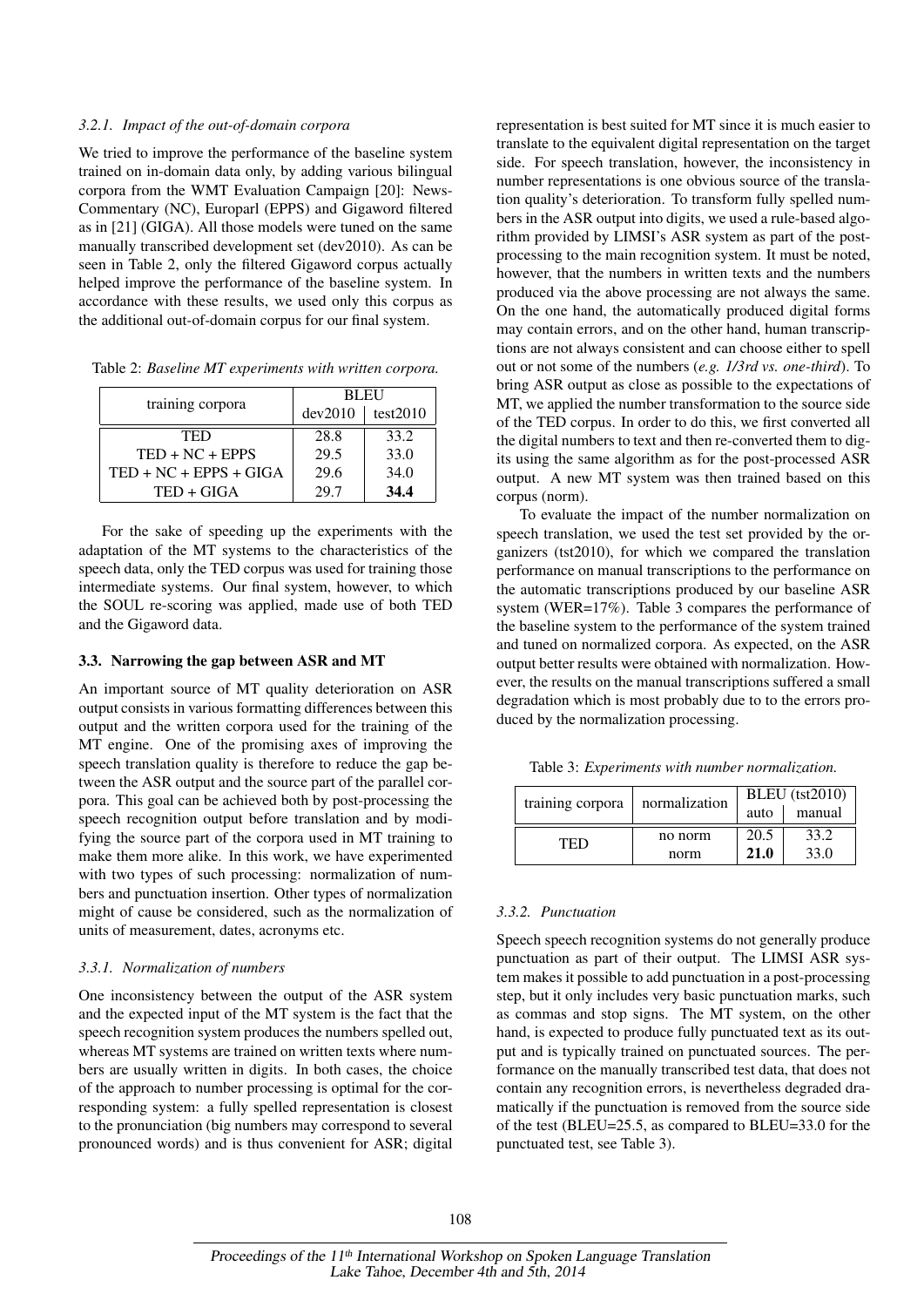Possible solutions to this problem have been explored, for example, in [22]. One solution is to build a new MT system based on the training corpora with unpunctuated source side: the system is thus trained to implicitly insert punctuation as part of the general translation process (implicit punctuation). Another solution is to produce automatic punctuation for the source language and to insert some punctuation marks to speech recognition output before translation (explicit punctuation in source): this approach has the advantage of allowing to keep the MT system unchanged. Our experiments with both approaches are shown in Table 4. We trained a new MT system unpunctuated in source (implicit punct), where we removed all the punctuation marks from the source side of both training corpus (TED) and tuning corpus (dev2010). This unpunctuated system was applied to the normalized ASR output without punctuation in test. The punctuated version of the TED MT system was applied to the same test punctuated by one of our two punctuation systems. Both of these punctuation systems were based on MT techniques and were trained on unpunctuated TED corpus as source and the same corpus with punctuation in target. One system used all the possible punctuations (all), whereas the other only used simple unpaired punctuation: commas, stops, colons, semi-colons, question and exclamation marks (main). The implicit punctuation and as well as the explicit punctuation with main marks achieve equivalent performance on test corpus. The fact that main punctuation insertion yields in better performance than all punctuation insertion can be explained by the fact that the paired punctuation marks (such as quotes or parentheses) are often separated by several words and are therefore much harder to predict correctly in the MT framework. The data sparsity also contributes to the fact that the insertion of all the types of the punctuation may add more errors than correct predictions.

|  | Table 4: Experiments with punctuation. |  |  |
|--|----------------------------------------|--|--|
|--|----------------------------------------|--|--|

| training corpora     | punct test | BLEU (tst2010 auto) |
|----------------------|------------|---------------------|
| TED (implicit punct) | none       | 24.4                |
|                      | none       | 21.0                |
| TED (man punct)      | auto all   | 24.0                |
|                      | auto main  | 24.4                |

## 3.4. Adaptation of MT systems to ASR output

In addition to various surface differences between ASR output and MT training corpora such as described above, the most important source of difficulties for speech translation are the errors and the irregularities present in speech recognition output: if the source is degraded, the quality of translation is likely to suffer subsequently. It is to be expected, however, that for some types of errors the translation quality could be improved if the training data for MT included the errors produced by the recognizer, thus allowing for the MT system adapt to the variation in the output of this specific

recognizer. This is why we experimented with an extra training corpus (TED auto) obtained by automatic transcription of the speech signal of the talks present in TED training corpus by our baseline ASR system. The corpus thus produced was normalized as described above. Since both punctuated and unpunctuated versions of the manual TED training corpus produced similar results and for the sake of time, we used only the unpunctuated version for these experiments so as to quickly determine the impact of the ASR output in training.

Table 5 compares different configurations for training corpora:

- TED manual transcription only
- TED auto transcription only
- TED manual and TED auto used separately (two translation tables)
- TED manual and TED auto used together (one translation table)

The source side of the development corpus (dev2010) was composed of manual transcriptions for the first model, of automatic transcriptions for the second model and of both automatic and manual transcriptions for the last two models.

Using both corpora produces the best results probably since it allows for the MT system to learn on both correct and erroneous examples. The best performance is achieved with one translation table.

|                         | <b>BLEU</b>               |  |
|-------------------------|---------------------------|--|
| training corpora        | (test2010 auto, no punct) |  |
| TED man only            | 24.4                      |  |
| TED auto only           | 24.2                      |  |
| TED man+auto (2 tables) | 24.6                      |  |
| TED man+auto (1 table)  | 24.8                      |  |

## 3.5. Final MT system configuration

Based on the results of all the experiments with speech translation described above, for the final systems we used two corpora in training:

- TED man+auto (in one corpus)
- Gigaword (filtered)

Table 6 presents the results for these systems both with and without punctuation in source. The performance of the punctuated system (with ASR data re-punctuated by *punct main*) proved to be slightly better, so this system was used for the final step of the processing: SOUL NNLM and NNTM  $n$ best re-scoring. This table also reports the performance of the final punctuated MT system on the test set transcribed with the final ASR system adapted to TED data (WER=12.8%),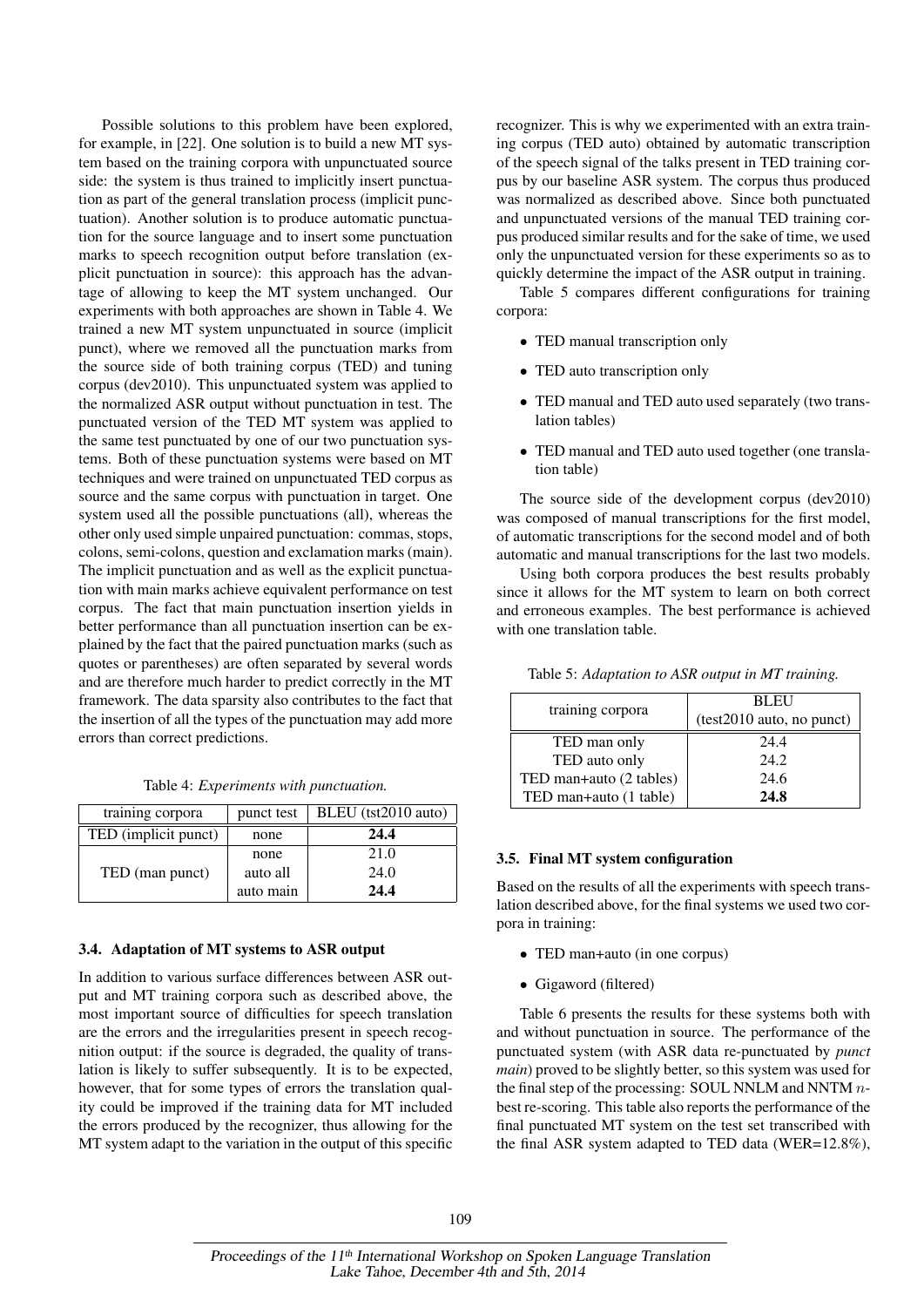as compared to the same test set transcribed with the baseline ASR system (WER=17%). This shows the impact of the ASR quality on the translation performance. We subsequently used this test set for the experiments with SOUL.

| training corpora       | punctuation | <b>BLEU</b><br>(test2010 auto) |            |
|------------------------|-------------|--------------------------------|------------|
|                        |             | <b>ASR</b>                     | <b>ASR</b> |
|                        |             | baseline                       | final run  |
| TED man+auto (1 table) | no punct    | 24.8                           |            |
| + GIGA                 | no punct    | 25.0                           |            |
|                        | punct main  | 25.5                           | 27.7       |

Table 6: *Final MT system performance and the impact of the ASR adaptation to TED data on the MT performance.*

## 3.6. SOUL models

Neural networks, working on top of conventional  $n$ -gram back-off language models, have been introduced in [23, 24] as a potential means to improve discrete language models. As in previous submissions in the WMT evaluation (see [25] for instance), we took advantage of the recent proposal of [26]. Using a specific neural network architecture, the *Structured OUtput Layer* (SOUL), it becomes possible to estimate n-gram models that use large vocabulary, thereby making the training of large neural network models feasible both for target language models and for translation models [27]. Moreover, the peculiar parameterization of continuous models allows us to consider longer dependencies than the one used by conventional  $n$ -gram models, for instance  $n = 10$  instead of  $n = 4$ .

#### *3.6.1. Description of model structure*

SOUL language model is a feed-forward multilayer neural networks estimating word's probability given its context made of the  $n - 1$  previous words (typically  $n = 10$ ). While this model is similar to neural probabilistic language models introduced in [23], the output layer that predicts the word is organized into a tree structure. This structured output layer allows the model to predict words for large vocabulary applications.

SOUL translation models rely on a specific decomposition of the joint probability  $P(f, e, a)$  of a sentence pair, where  $f$  is a sequence of  $I$  reordered source words  $(f_1, ..., f_I)$ , and e contains J target words  $(e_1, ..., e_J)$ , and a is an alignment between  $f$  and  $e$ . In the *n*-gram approach to SMT [10, 11, 12] this segmentation is a by-product of source reordering, and ultimately derives from initial words and phrase alignments. In this framework, the basic translation units are tuples, which are analogous to phrase pairs, and represent a matching  $u = (\overline{f}, \overline{e})$  between a source phrase  $\overline{f}$  and a target phrase  $\overline{e}$ .

The  $n$ -gram assumption decomposes the joint probability

into the products of tuples' probabilities as follow:

$$
P(\mathbf{f}, \mathbf{e}, \mathbf{a}) = \prod_{i=1}^{L} P(u_i | u_{i-1}, ..., u_{i-n+1})
$$
 (2)

However, as mentioned in [27], this decomposition implies a large vocabulary of bilingual tuples, hence its generalisation capability is limited due to data sparsity issues. As a remedy, the *n*-gram probabilities in the right-hand side of  $(2)$  are factored by first decomposing tuples into source and target parts (or phrases), and then considering each part as a word stream. The decomposition process results in 4 word-factored bilingual models as described in [27], each of which produces a feature score that is added to the final system before SOUL (Section 3.4).

#### *3.6.2. Integration of* SOUL *models*

Given the computational cost of computing  $n$ -gram probabilities with neural network models, we resorted to a two-pass approach: the first pass uses a conventional system to produce an  $N$ -best list (the  $N$  most likely hypotheses); in the second pass, probabilities are computed by SOUL models for each hypothesis and added as new features. Then the N-best list is reordered according to a combination of all features including these new features. In our experiments, 10-gram SOUL models were used to rescore 300-best lists. Overall system's log-linear coefficients were optimised using k-best Batch Margin Infused Relaxed Algorithm (KBMIRA) [28] on the automatically transcribed development set.

#### *3.6.3. Training*

SOUL models are trained to maximise the likelihood. This optimization is carried out using a mini-batch version of Stochastic Back-propagation (see [24, 26] for more details). However, given the computational cost of each training batch, training corpora are usually resampled at each epoch: instead of performing several epochs over the whole training data, a different small random subset is used at each epoch.

To mitigate the impact of in-domain and out-of-domain corpora, the target language model was trained using for each epoch a set of *n*-grams of which  $75\%$  were sampled from TED data, and the remaining 25% from Gigaword.

SOUL translation models were trained on bilingual tuples constructed from the word alignments of training corpora's sentence pairs. The mixing of training corpora was more complicated as TED corpus contains both manual and automatic transcriptions. In an attempt to narrow the gap between ASR and MT as mentioned in Section 3.3, we used TED auto corpus along with TED manual to train our translation models. To separately evaluate the impact of each corpus, three configurations were tested. The first two consisted in training models on TED manual and TED auto separately. In the third configuration, a mix of TED data (manual and auto concatenated) and Gigaword was used, where  $75\%$  of *n*-grams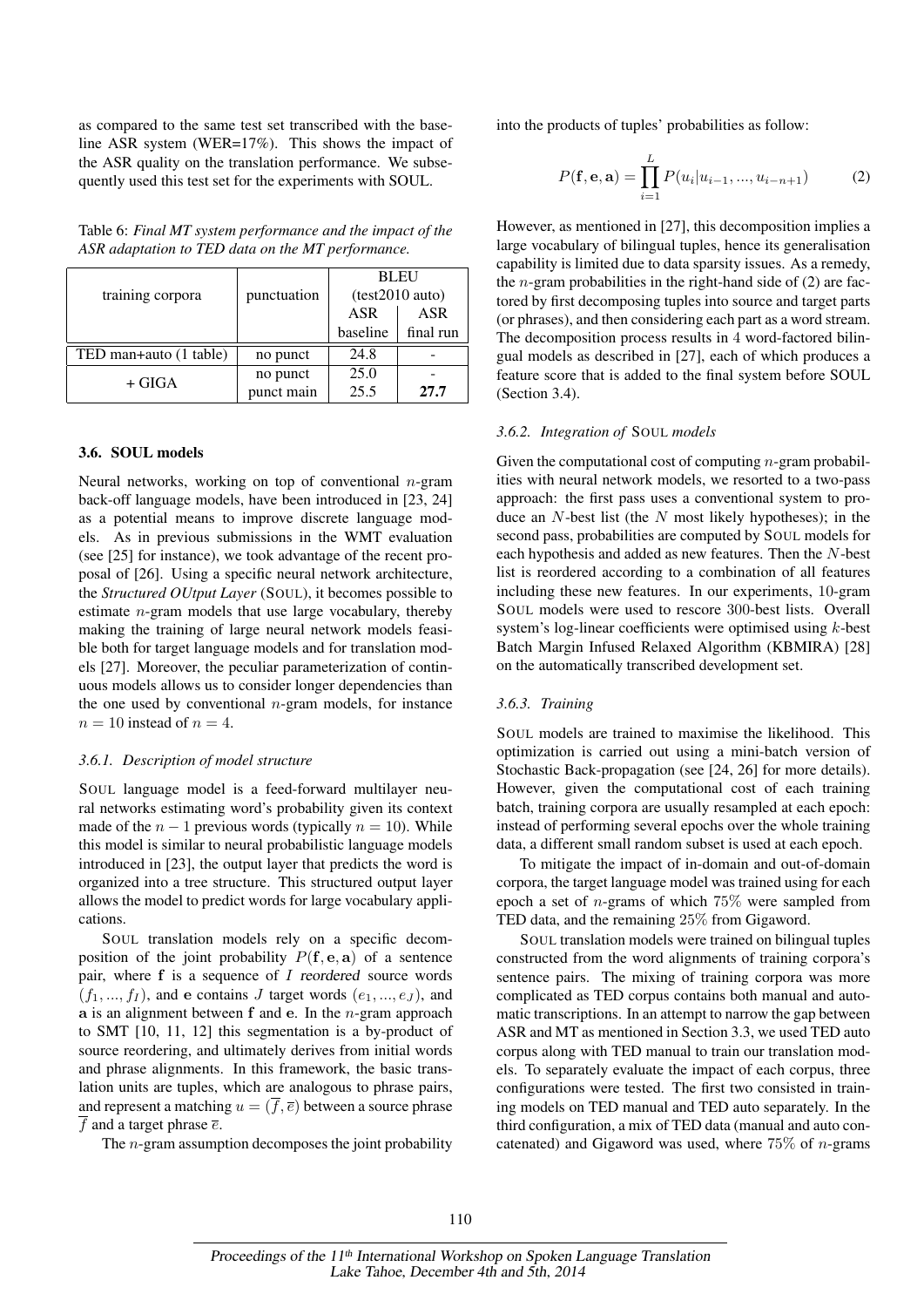| <b>Systems</b>                           | dev  | test |
|------------------------------------------|------|------|
| Before SOUL                              | 23.7 | 27.7 |
| Adding all 4 SOUL TMs                    |      |      |
| + TMs TED manual                         | 24.1 | 27.9 |
| + TMs TED auto                           | 24.2 | 28.0 |
| + TMs mixing TED-GIGA                    | 24.4 | 27.9 |
| Adding all 4 SOUL TMs and SOUL target LM |      |      |
| $+$ TMs TED manual $+$ LM                | 24.3 | 27.9 |
| $+$ TMs TED auto $+$ LM                  | 24.3 | 27.6 |
| + TMs mixing TED-GIGA + LM               | 24.4 | 28.3 |

Table 7: Results of the reranking process with various added feature functions. The first line indicates the result for the best MT system before SOUL. The upper and lower parts of the table show results of adding SOUL TMs and target LM into this system.

used at each epoch were sampled from the former, and 25% from the latter.

Table 7 presents results of adding SOUL features into the best MT system. The performance is evaluated in terms of BLEU scores on the automatically transcribed development and test sets. As shown in the upper part of the table, the models trained on TED auto yield slightly better results than those trained on TED manual. It might be due to the fact that hypotheses in the development and test sets were generated using source sentences automatically transcribed as described previously, and hence are closer to TED auto's bilingual tuples. However, the use of SOUL target language model gave gain only on the configuration trained on the mixed corpora of TED and Gigaword; the best result shown in the last line corresponds to the final system submitted for the evaluation as our primary system.

# 4. Conclusions

In this paper, we described our submissions for the IWSLT 2014 speech translation task. Our contribution is twofold: first, we investigated different approaches to adapt a standard speech recognition system to TED talks; then the different components of the MT system were improved for a better interaction with ASR output. The MT systems were trained using our in-house translation system (NCODE). We experimented with various techniques for bringing the ASR output data and the expected MT input data format as close as possible. In particular, number normalization and punctuation insertion both allowed to improve the translation quality over the baseline system on ASR data. We also exprimented with various configurations for including the ASR data as part of the MT system so as to adapt this system to the errors and other specific features of the speech recognition output.

Our best submission used both manual and ASR data pooled together for building one translation table. This system was augmented with the integration of continuous space models in a  $n$ -best rescoring step. Surprisingly, the gains on the ASR output test data were rather small as compared to the improvement obtained on very similar task for text translation (see [29, 25]). Further analyses are required to better explain these results.

# 5. Acknowledgements

The authors would like to expresses their gratitude to Jan Niehues for his help and advice in the preparation of this submission.

# 6. References

- [1] J.-L. Gauvain, L. Lamel, and G. Adda, "The LIMSI Broadcast News Transcription System," *SPCOM*, vol. 37, no. 1-2, pp. 89–108, 2002.
- [2] ——, "Partitioning and transcription of broadcast news data," *ICSLP*, vol. 98, no. 5, pp. 1335–1338, 1998.
- [3] H. Hermansky, "Perceptual linear prediction (PLP) analysis for speech," *Journal of the Acoustical Society of America*, vol. 87, pp. 1738–1752, April 1990.
- [4] P. Schwarz, P. Matějka, and J. Černocký, "Towards lower error rates in phoneme recognition," in *Text, Speech and Dialogue*, ser. Lecture Notes in Computer Science, P. Sojka, I. Kopeěk, and K. Pala, Eds. Springer Berlin Heidelberg, 2004, vol. 3206, pp. 465– 472.
- [5] P. Fousek, L. Lamel, and J.-L. Gauvain, "On the use of mlp features for broadcast news transcription," in *Text, Speech and Dialogue*, ser. Lecture Notes in Computer Science, no. 5246/2008. Springer Verlag, Berlin/Heidelberg, 2008, pp. 303–310.
- [6] Q. Zhu, A. Stolcke, B. Y. Chen, and N. Morgan, "Using mlp features in SRI's conversational speech recognition system." in *Interspeech*, 2005, pp. 2141–2144.
- [7] C. J. Leggetter and P. C. Woodland, "Maximum likelihood linear regression for speaker adaptation of continuous density hidden Markov models," *Computer Speech and Language*, vol. 9, pp. 171–185, 1995.
- [8] L. Lamel, S. Courcinous, J. Despres, J.-L. Gauvain, Y. Josse, K. Kilgour, F. Kraft, V. B. Le, H. Ney, M. Nußbaum-Thom, I. Oparin, T. Schlippe, R. Schlüter, T. Schultz, T. F. da Silva, S. Stüker, M. Sundermeyer, B. Vieru, N. T. Vu, A. Waibel, and C. Woehrling, "Speech Recognition for Machine Translation in Quaero," in *IWSLT*, San Francisco, CA, USA, 2011.
- [9] L. Lamel, " Multilingual Speech Processing Activities in Quaero: Application to Multimedia Search in Unstructured Data," in *The Fifth International Conference: Human Language Technologies - The Baltic Perspective*, Tartu, Estonia, October 4-5 2012, pp. 1–8.